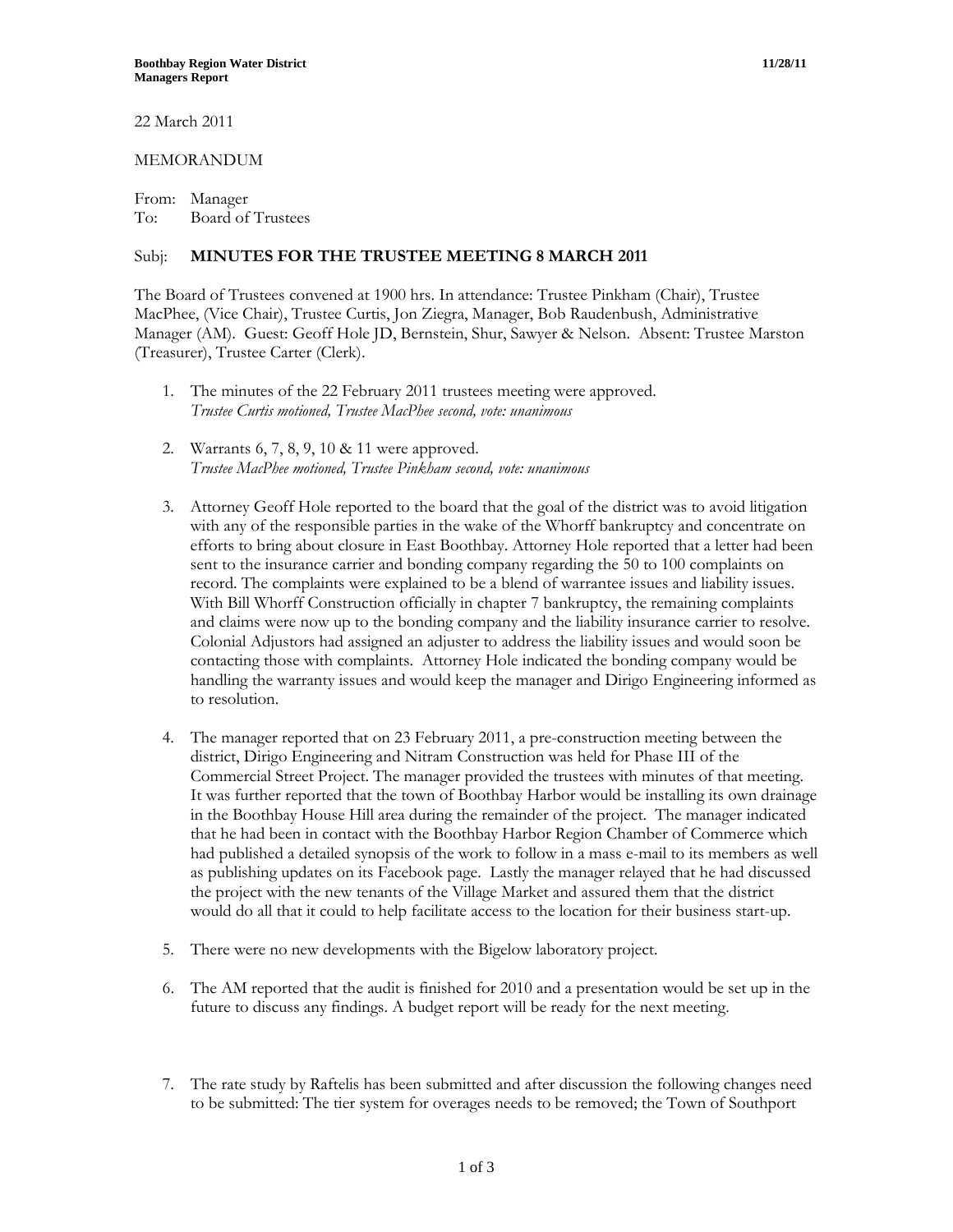will need to be treated as a governmental entity and pay for fire protection. A phase in of the increase will need to be considered upon review of the changes. The manager instructed the AM to have the necessary modifications to the rate proposal sent to Raftelis instructing them to have a revised report by 22 March 2011 for trustee consideration.

- 8. No safety violations or incidents were reported for the covered period.
- 9. The manager provided the board with a detailed review of the treatment division's activities. The pH control issue previously reported, had been worked out. Flows were reported to be down but sales remained at a normal level indicating a tightening of the system as a result of recent projects. Both Treatment Filter #1 and #2 were reported to have been taken out of service, receiving a fresh touch up of interior coating, and several fresh coats of Rustoleum® on the outside of the filters.

The manager reported that Tim Sawtelle P.E., Dirigo Engineering had visited the plant twice looking at the control system configuration He was working with the treatment plant operators in an effort to ascertain the district's expectations for the new SCADA system, currently approved in the budget, and develop a design.

All of the treatment plant operators receiving recertification training provided under a grant by Mr. Gregg Kidd, president, New England Water and Wastewater Training Associates. The first class was held 2 March 2011 with the second scheduled for 9 March 2011.

- 10. The manager reported the John Deere was receiving mid-level maintenance required by the manufacturer 16 March 2011. Winter operations for the distribution staff had slowed with objectives met. The recent warm-up was encouraging with the crew reportedly beginning to inspect and repair the seasonal water mains as they emerged from the snow. The manager provided the board with an inspection of the next generation water meter.
- 11. The manager indicated that Boothbay Town Manager, Jim Chaousis would like to start Boothbay watershed protection efforts in July. The board instructed the manager to cover in preliminary discussions, new construction requirements and SWAP requirements.
- 12. The manger reported on a meeting he had had with representatives with the Maine Department of Transportation (DOT) which took place on 28 February 2011 concerning the Knickerkane Bridge. The district had reportedly delivered the conduit necessary to reinstall the water main inadvertently destroyed by the DOT. The manager felt that the DOT was now acting in good faith and that water service to Hodgdon Island and Barters Island, currently impossible due to DOT actions, would be possible by seasonal turn-on
- 13. The manager reported that he was making preparations for his participation with the AWWA fly-in to happen in Washington DC on 3 & 4 April 2011. He informed the board that meetings with the Maine Congressional delegation had been arranged. The manger stated that he would thanks both Senator Collins and Snowe, on behalf of the board, for the recent \$1,400,000.00 grant to establish fire flow in East Boothbay. The manager then discussed the likelihood of deregulation from PUC and other legislative matters.